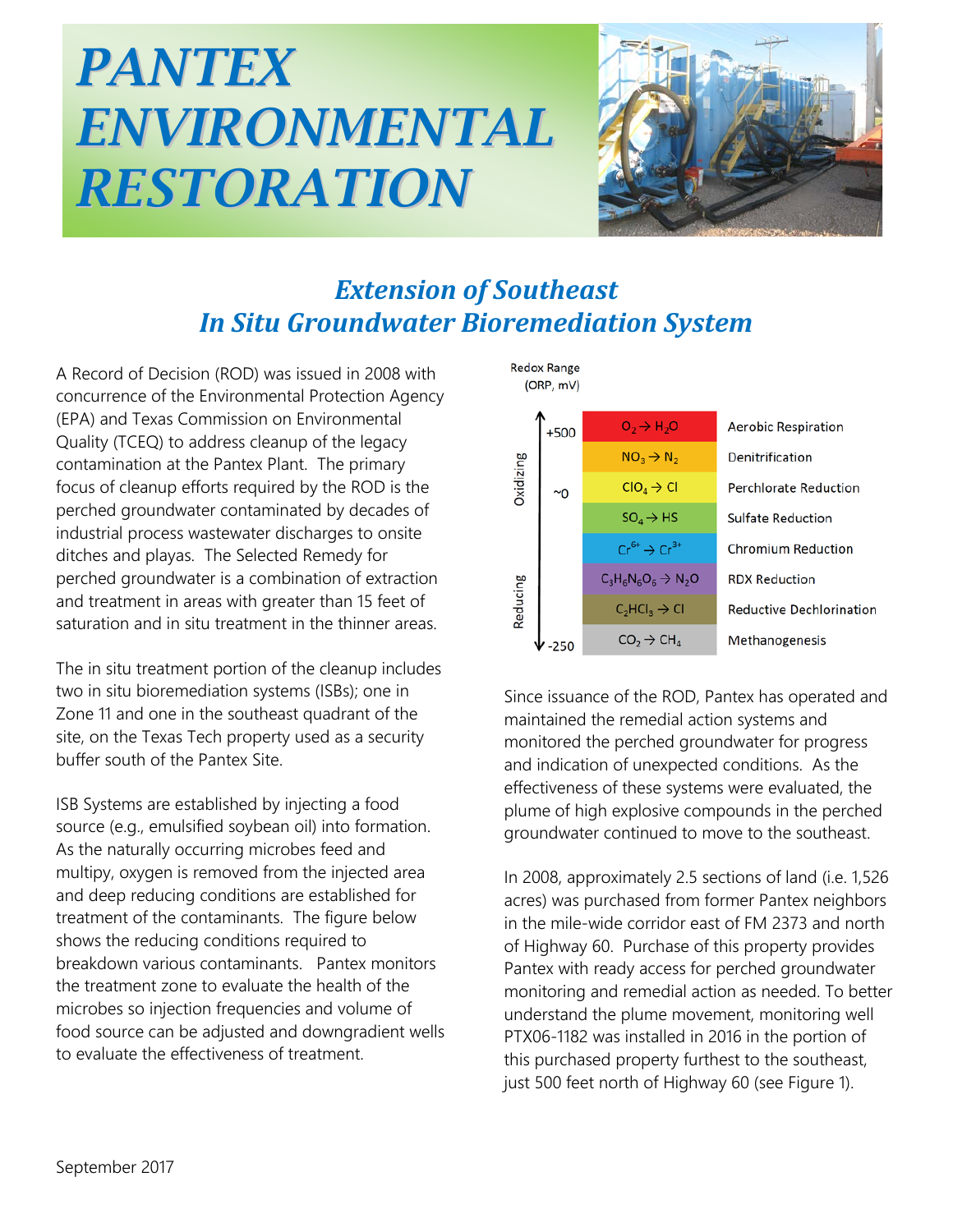PTX06-1182 encountered approximately 7 feet of water and test results indicate that RDX is present at a concentration about 20 times greater than the groundwater protection standard (GWPS). Another high explosive compound of interest (4, aminodinitrotoluene [DNT4A]) is also present across this area.

This finding led to the decision in 2017 to install three more monitoring wells downgradient of PTX06-1182. PTX06-1184, PTX06-1185, and PTX06-1186 were installed closer to Highway 60; the closest within 100 feet of the southern property boundary. Perched groundwater thickness in these wells ranges from a few inches to 6.5 feet. The well closest to Highway 60 (PTX06-1186) exhibits RDX at a concentration just above the GWPS of 2 ppb. The well to the southwest (PTX06-1184) exhibits RDX at a fraction of the GWPS and the well to the southeast indicates that the hotspot of the RDX plume is advancing on the southern property boundary with a concentration about 325 times the GWPS.

Confirmation that the RDX plume has moved to the southern property boundary, requires action. Pantex will begin drilling injection wells in September 2017 to extend the Southeast ISB System to the area just north of Highway 60 on the purchased property east of FM 2373. Supporting infrastructure such as the equipment pad, electrical service, and water supply from the Southeast Pump and Treat System (see Figure 2) is projected to be in place by summer 2018, followed by the first injection of amendment.

Implementation of this treatment technology in the original part of the SE ISB System demonstrates that the treatment is robust and effective for high explosives such as RDX and DNT4A.

It is expected to take several years to treat the contaminant plumes as perched groundwater moves through this new ISB System. Pantex will continue to operate this action and provide results in progress reports that can be found at [pantex.energy.gov.](http://www.pantex.com/)

This action is one of several positive steps Pantex is taking to protect the public and Ogallala Aquifer.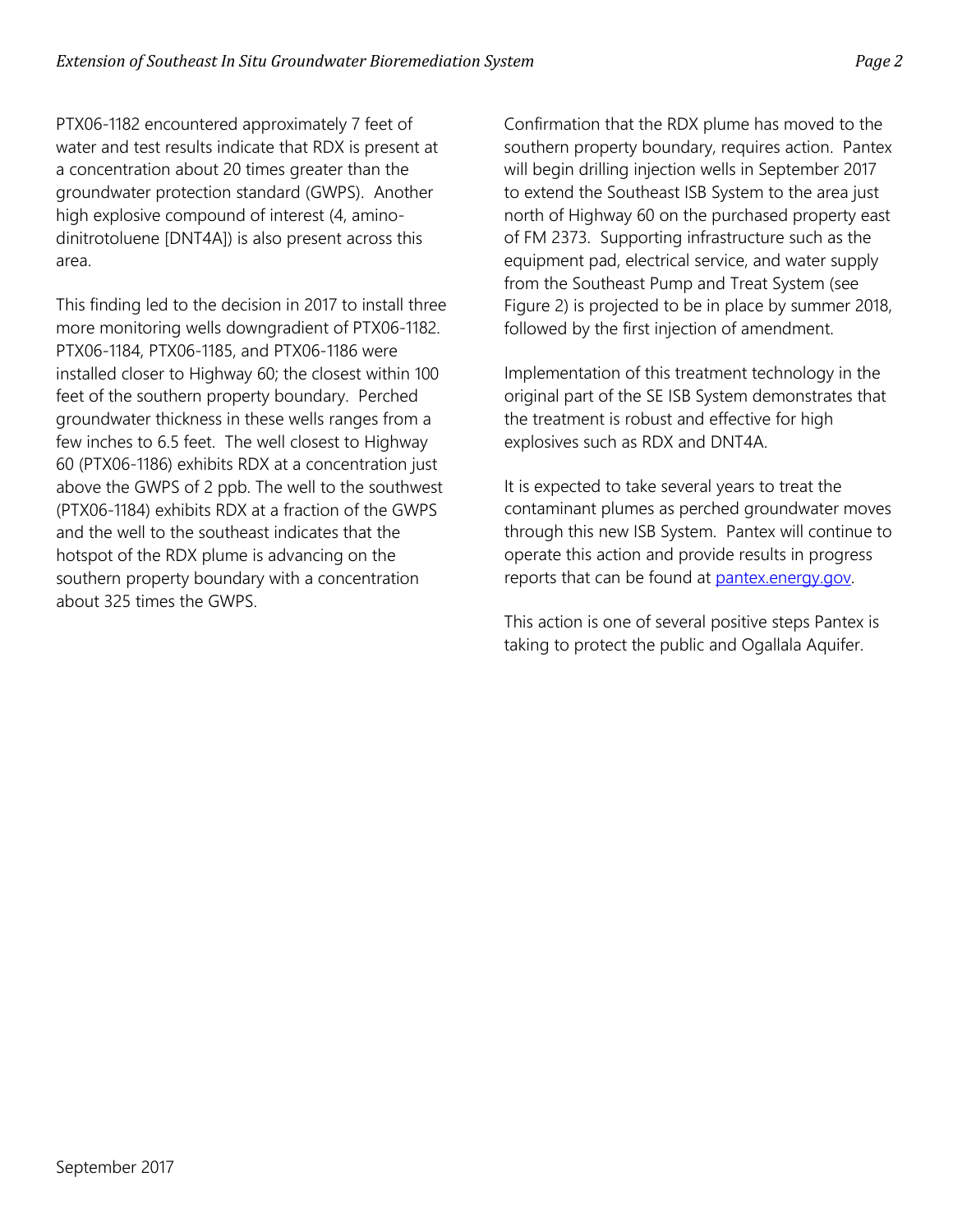

## **Figure 1**

New Southeast Wells and Approximate Location of Southeast ISB Extension